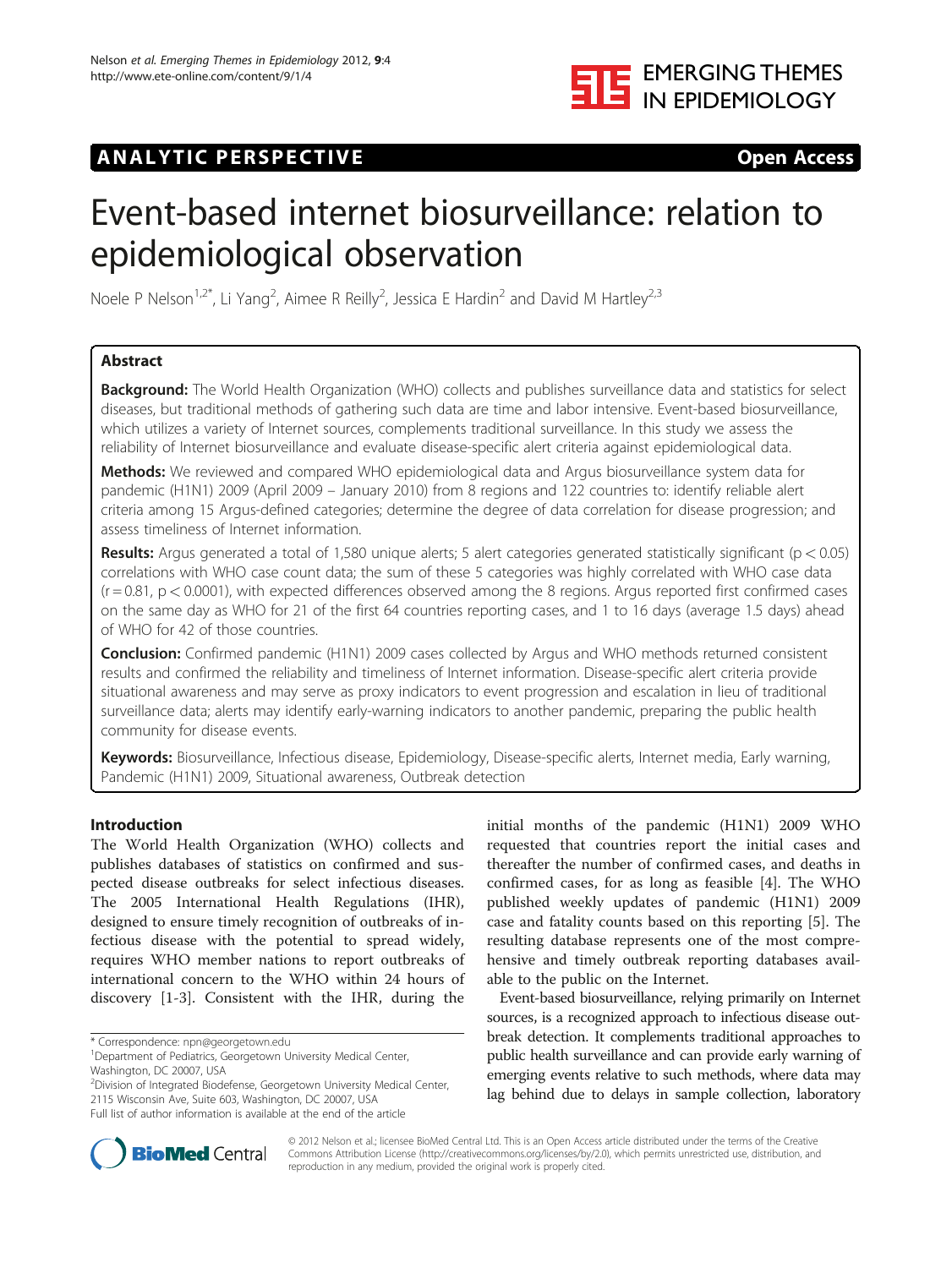confirmation, and country reporting. There are several active event-based biosurveillance systems: Project Argus (Argus), Biocaster, Global Public Health Intelligence Network (GPHIN), HealthMap, MedISys, ProMED-mail (ProMED) and others [\[6,](#page-11-0)[7](#page-12-0)]. Event reports are generated by automated machine-based processes for Biocaster, Health-Map and MedISys and written by human analysts or subject matter experts for Argus, GPHIN and ProMED. Manual report examination for relevancy typically occurs post-dissemination for the automated systems (e.g., do articles with the word "virus" in the title refer to a biological infection or an attack on computers?). With the exception of ProMed, which utilizes local observers on the ground for some of its outbreak reporting, event-based biosurveillance systems often disseminate reports that are not observer or laboratory verified (e.g., a cluster of unconfirmed human avian influenza cases in Vietnam). Thus the reports provide near real-time cueing and alerting to users, but they may lack specificity.

The specificity and timeliness of outbreak detection using event-based biosurveillance can be assessed by comparison with epidemiological data from official sources, such as WHO, when available. In general, detecting a new epidemic or outbreak ("signal") amidst a varying background of disease ("noise", e.g., normal seasonal influenza or influenza-like-illness) from the vast amount of information available on the Internet is difficult. Moreover, event-based biosurveillance systems can generate a sizable amount of information on any given outbreak topic, sometimes overwhelming users with specific interests. For example, Argus alone generated approximately 22,000 reports on pandemic (H1N1) 2009 from April 2009 to March 2010.

Establishing alert criteria can aid users in identifying relevant and anomalous events from such a large amount of information. Argus and other systems have established semi-automated (pushed via email) and customized (user created) email alerts as a method to improve signal detection, to notify users of emerging events of interest, and to allow for easier tracking of outbreaks or the aftermath of natural disasters.

However, establishing criteria for sending email alerts is complex. The WHO pandemic (H1N1) 2009 data provided a means to assess the timeliness of event-based biosurveillance in real-time and retrospectively, as well as to develop and evaluate alert criteria. In this study, a comparison of WHO epidemiological data and Argus reporting data was made in order to: 1) determine to what extent Argus alerting correlated with the epidemiological disease progression by country and region based on WHO data; 2) identify which alert criteria correlate the best with epidemiological data and provide the most reliable situational awareness; and 3) explore the timeliness of biosurveillance reporting.

# **Methods**

# Project Argus methodology

Project Argus, hosted at the Georgetown University Medical Center, is designed to report and monitor the evolution of biological events threatening human, plant and animal health globally, excluding the United States (US).[[6](#page-11-0)-[9](#page-12-0)] Argus collects, in an automated process, several thousand local, native-language Internet media articles daily.[\[10](#page-12-0)] Bayesian software tools and Boolean search strings, based on a taxonomy of infectious disease, identify candidate relevant articles. Regional experts, collectively fluent in roughly 40 languages, review these articles manually. Relevant media articles are identified based on direct indicators (reports of disease) and indirect indicators (socially disruptive events or precursors to disease, such as preventative measures or adverse enviro-climatic conditions). Regional experts write Argus reports based on these media articles; reports are posted to a password protected Internet portal for users to view.[\[11\]](#page-12-0) Argus reported on pandemic (H1N1) 2009 from its identification in April 2009 to the postpandemic period.[[12](#page-12-0)]

# Comparing Argus alert data to WHO case counts

Argus employed email alerts to aid users in monitoring pandemic (H1N1) 2009 as it spread. Alert criteria were developed via an iterative process after assessing the progression of 2009 H1N1 between April 2009 – January 2010 and by monitoring WHO guidelines. Employed from August 2009 to January 2010 (see table [1\)](#page-2-0), email alerts were meant to capture increasing severity in a locale or region as portrayed in the media and were comprised of direct and indirect indicators[\[9](#page-12-0)] of disease. Senior staff reviewed Argus reports and reports meeting alert criteria were extracted. The report metadata and a link to the report on the Argus Internet portal were then emailed to users as a means of notification.

The reporting alert criteria were reviewed and revised (weekly to monthly) during the course of the pandemic, based on reported feedback from system users. By the end of January 2010, 15 alert categories were in use. Some alert criteria were revised during the study period. For example, before November 2009 the number of healthcare workers, military personnel, and officials reported to be infected were recorded, but afterwards only clusters  $(>= 3)$  of cases for these categories were recorded. This change reflected the increased frequency of media reporting of individual cases over time and decreased value of monitoring individual case counts. Another example is that before October 2009 reports of overwhelmed ICUs and ventilator shortages were reported, but afterwards only overall hospital/clinic infrastructure strain or collapse was reported. The analysis for this study was performed based on the definition of the alert as specified during the time period of the analysis (Table [1](#page-2-0)).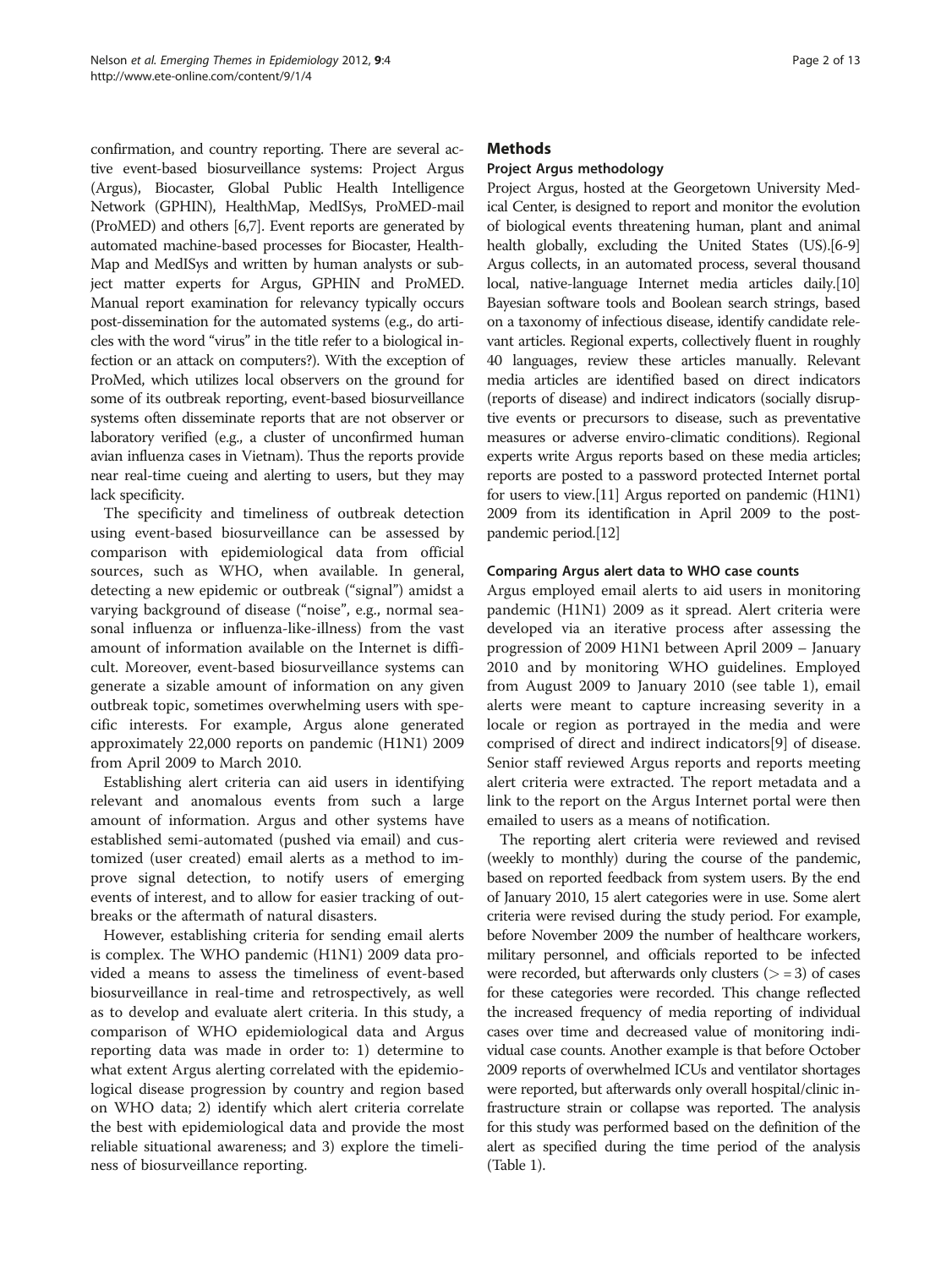| Alert    | <b>Description</b>                                                                                                                      | Date of creation           |
|----------|-----------------------------------------------------------------------------------------------------------------------------------------|----------------------------|
| Alert 1  | Large increase in case count (ie. resurgence, 50% increase in new cases from previous week)                                             | November 5, 2009 (week 45) |
| Alert 2  | Large increase in fatalities (ie. 50% increase in fatalities from previous week)                                                        | October 1, 2009 (week 40)  |
| Alert 3  | Confirmed cases or fatalities in healthcare workers, military personnel and/or national officials                                       | July 7, 2009 (week 28)     |
|          | Cluster $(>3)$ military personnel, health care workers and/or national officials                                                        | November 5, 2009 (week 45) |
| Alert 4  | Fatalities in cases with no underlying health conditions                                                                                | July 9, 2009 (week 28)     |
| Alert 5  | Severe manifestation, co-infection, re-infection (ie. encephalitis, atypical pneumonia,<br>ICU admission with ventilator support, etc.) | July 30, 2009 (week 31)    |
| Alert 6  | Reports of overwhelmed ICUs and ventilator shortages as a result of 2009 - H1N1 Influenza infection                                     | July 30, 2009 (week 31)    |
|          | Hospital/clinic infrastructure strain or collapse                                                                                       | October 1, 2009 (week 40)  |
| Alert 7  | Human-to-swine or swine-to-human transmission                                                                                           | July 9, 2009 (week 28)     |
| Alert 8  | Infection in species other than human or swine                                                                                          | July 7, 2009 (week 28)     |
| Alert 9  | Anti-viral resistance/failure; Non-traditional treatments                                                                               | July 7, 2009 (week 28)     |
| Alert 10 | Virus mutation/reassortment                                                                                                             | July 7, 2009 (week 28)     |
| Alert 11 | Vaccine failure, severe reaction, or black market sales                                                                                 | August 31, 2009 (week 36)  |
| Alert 12 | Massive release of antiviral or vaccine stockpile                                                                                       | July 7, 2009 (week 28)     |
| Alert 13 | Health policy change                                                                                                                    | July 9, 2009 (week 28)     |
| Alert 14 | Food safety (ie. economic loss due to suspected or feared food product contamination)                                                   | July 7, 2009 (week 28)     |
| Alert 15 | Border closures                                                                                                                         | July 9, 2009 (week 28)     |

<span id="page-2-0"></span>Table 1 Alert criteria for 2009 H1N1 pandemic general descriptions

The WHO 2009–2010 H1N1 country case count data was retrieved from the WHO website [\[5](#page-11-0)] on March 31, 2010. Argus timeliness could have also been assessed using the date of official confirmed case reporting from public Ministry of Health websites or the date of confirmed case reporting by countries to WHO where these sources of information were available. However, for this study we confined our analysis to WHO data only, because it provided comprehensive official information in one location. Argus weekly alert counts and WHO case counts for each alert category were recorded and plotted over time during a 6 month period from August 2009 to January 2010 (week 32, 2009 to week 5, 2010). The remainder of the analysis was performed during a 4 month period from October 2009 to January 2010 (week 41, 2009 to week 5, 2010) during which time 13 of the 15 alert criteria definitions were finalized. (Alert 1 was created and Alert 3 was modified during the first 4 weeks of the study period.) WHO weekly case updates were recorded by country. A time series of all Argus alert data combined was plotted against all WHO case counts from October 2009 to January 2010 (week 41, 2009 to week 5, 2010). The WHO case count and Argus alert counts were normalized between 0 and 1 prior to plotting as follows: count\_j/Max{count\_j}. Data were only used from countries covered by both WHO and Argus to provide an unbiased comparison

(e.g. data from the US was not used since Argus does not cover the US).

A Pearson correlation matrix was generated for all Argus alerts to assess correlation with the data from WHO, the degree to which the alerts are related. Pearson correlation coefficients and corresponding p-values were generated for the combined alert data as well as for each alert individually in comparison to overall WHO case count data. A time series of alerts with WHO case data was plotted for all significant ( $p < 0.05$ ) correlations.

Eight geographical regions were defined for purposes of our analysis: Africa; East Asia; Europe; Latin America and Caribbean; Middle East; Russia and Central Asia; South Asia; Southeast Asia, Oceania, and Canada. Nations in the WHO dataset were also assigned to these regions. Pearson correlation coefficients and corresponding p-values were generated for the total alert counts and WHO case counts by region.

All statistics were computed using R Version 2.11.0 [\[13\]](#page-12-0).

## First confirmed pandemic (H1N1) 2009 case comparison

Reports of the first confirmed 2009 H1N1 influenza cases were recorded for Argus and/or WHO from April 24, 2009 to June 1, 2009. This time period was chosen due to the international focus on tracking pandemic (H1N1) 2009 cases spread in the initial months of the pandemic and the availability of daily pandemic (H1N1) 2009 WHO situation updates until June 1, 2009. The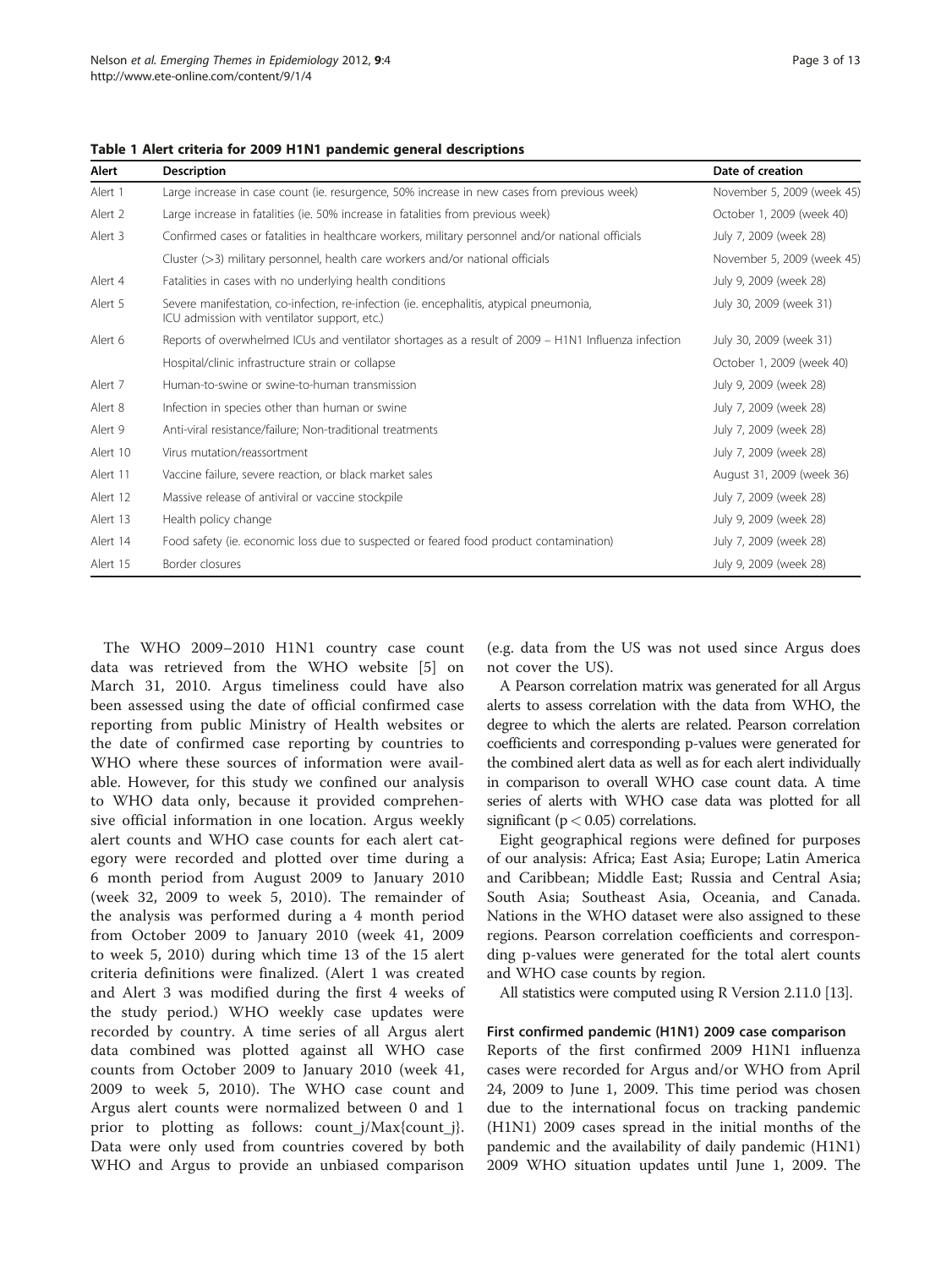daily situation updates included WHO pandemic (H1N1) 2009 case data and were available on the WHO Global Alert and Response (GAR) website during this time period [[14\]](#page-12-0). The Argus Internet portal was also monitored daily for media reports of confirmed cases in new countries. Argus timeliness was assessed using the date of first official confirmed case as reported by the WHO relative to the date of first case detected by Argus for a given country from Internet sources during the initial phases of the pandemic.

### Study period

The overall study period was from April 2009 to January 2010. August 2009 to January 2010 is the time period used for the overall comparison of WHO case counts and Argus alert counts by week (Figure 1). October 2009 to January 2010 is the time period utilized for the comparison of Argus alerts compared to WHO case data after the alert criteria definitions were nearly finalized (Figures [2,](#page-4-0) [3](#page-5-0), [4](#page-6-0), [5,](#page-6-0) [6](#page-7-0), [7,](#page-7-0) Table [2](#page-8-0), Table [3](#page-8-0)). April 24, 2009

to June 1, 2009 is the study period utilized for the comparison of first confirmed cases for Argus and WHO (Table [4\)](#page-9-0).

## Results

# Alert data compared to WHO case counts

Using the alert criteria in Table [1](#page-2-0), a total of 1,580 alerts were recorded from 1,499 Argus reports covering 122 countries in the 6 month time period of August 2009 to January 2010 (week 32, 2009 to week 5, 2010). Note that multiple alerts were generated for some Argus reports. WHO recorded 244,196 pandemic (H1N1) 2009 cases during this time period (Figure 1).

Plots of WHO case data and all Argus alerts pooled from October 2009 to January 2010 (week 41, 2009 to week 5, 2010) appear in Figure [2](#page-4-0). During this time period, alert categories 1 (i.e. increase in case counts), 3 (i.e. clusters of cases or fatalities of health care workers, military personnel or national officials), 6 (i.e. healthcare facility strain or collapse), 13 (i.e. health policy change) and 15 (i.e. border

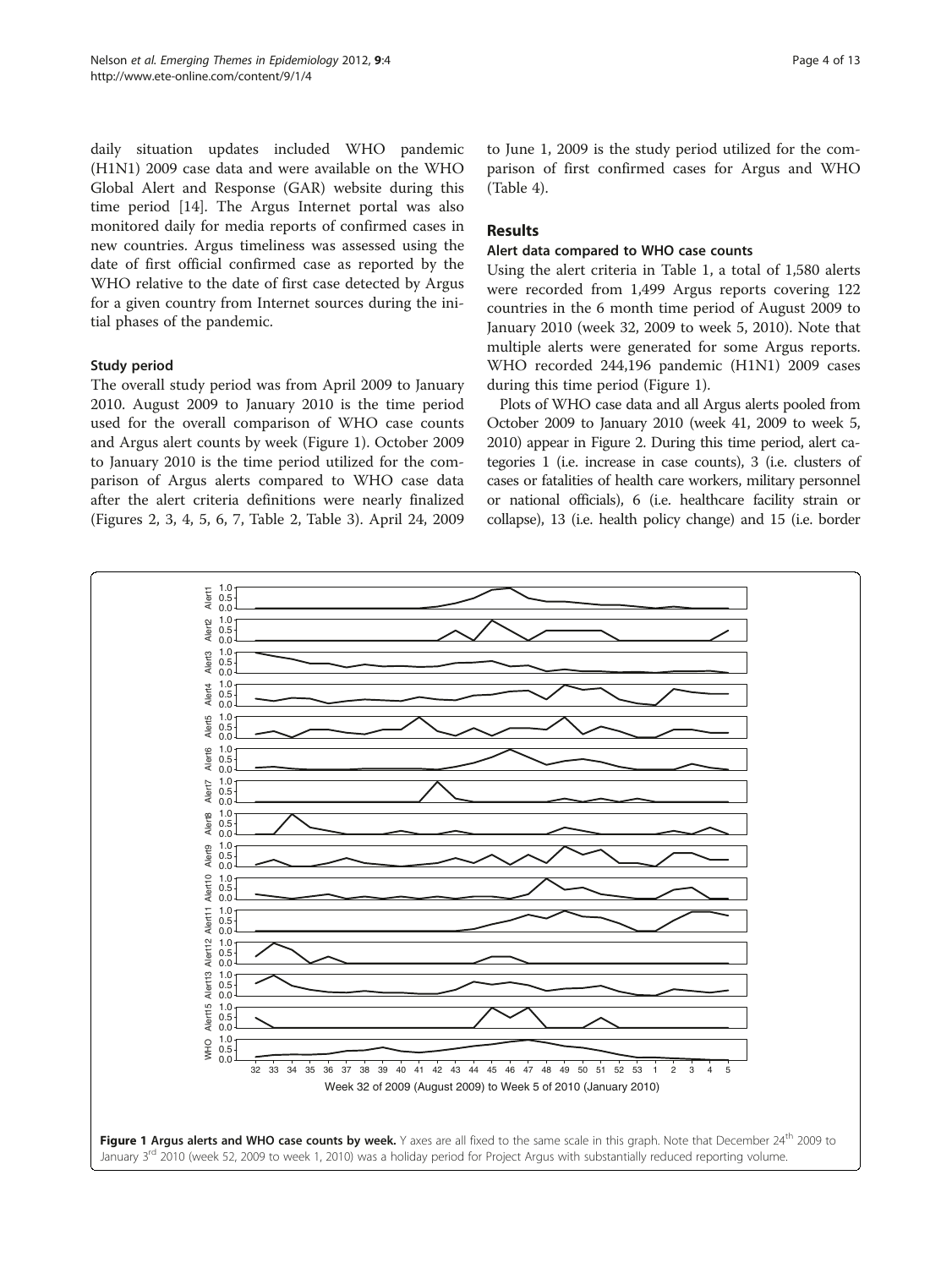<span id="page-4-0"></span>

closure) generated statistically significant ( $p < 0.05$ ) correlations with WHO case count data with correlation coefficients (r) of 0.80, 0.62, 0.76, 0.67, and 0.58 respectively (Table [2\)](#page-8-0). The time series of the sum of alerts 1, 3, 6, 13 and 15 was highly correlated with WHO case data  $(r = 0.81,$ p< 0.0001). The plots for these alerts are illustrated in Figures [3](#page-5-0) and [4](#page-6-0). Argus alerts 1, 6 and 13 are significantly correlated (alerts 1 and 6:  $r = 0.87$ ,  $p < 0.0001$ ; alerts 1 and 13: r=0.80, p<0.0001), alerts 6 and 13: r = 0.81, p < 0.0001). Figures [5](#page-6-0), [6, 7](#page-7-0) illustrate the combined plots with alerts 3, 15 and 1 or 6 or 13. No reports met the alert 14 (food safety) criteria.

Data was present in both WHO and Argus for 49 countries in the 8 regions. Data from Germany, Portugal, Canada, and Brazil was not available on the WHO website as of March 31, 2010. Alert time series with significant correlation to WHO case data were 1, 3, 5 (i.e. severe manifestation, co-infection or re-infection), 6, 11 (i.e. vaccine failure, severe reaction, or black market sales) and 13 (Table [3](#page-8-0)).

### First confirmed pandemic (H1N1) 2009 case comparison

Argus and WHO collectively identified 64 countries with confirmed cases of pandemic (H1N1) 2009 from May 8, 2009 to June 1, 2009 (Table [4](#page-9-0)). Argus reported the first confirmed case on the same day as WHO for 21 of the 64 countries. Argus reported from 1 to 16 days ahead of WHO for 42 countries: 1 day ahead for 22 countries; 2 days ahead for 8 countries; 3 days ahead for 8 countries, 4 days ahead for 1 country (Costa Rica) and 5 days ahead for 1 country (India). Two countries were identified by Argus only during the study period. Egypt was identified by WHO on June 3 and United Arab Emirates was identified by WHO on June 8, 16 days and 14 days

after Argus, respectively. One country was identified by WHO only during the study period, Bahamas, and was reported by Argus 2 days later. Note that the first case in Egypt was identified by Argus on May 18, but did not appear in the sources monitored again until after the study period on June 2. Both dates are recorded in Table [4.](#page-9-0)

# **Discussion**

As the media coverage intensifies during the course of a high profile event, such as pandemic (H1N1) 2009, establishing alert criteria can help guide users of Internet based biosurveillance systems. In this study, alert categories 1 (i.e. increase in case counts), 3 (i.e. cases or fatalities of health care workers, military personnel and/or national officials), 6 (i.e. healthcare facility strain or collapse), 13 (i.e. health policy change) and 15 (i.e. border closure) were significantly correlated with the WHO confirmed case count in the four month study period (October 2009 to January 2010 (week 41, 2009 to week 5, 2010). Thus, alerts targeting direct indicators (Alerts 1 and 3) and indirect indicators (Alerts 6, 13, and 15) provided situational awareness during the pandemic.

Increase in case counts (Alert 1) is the most similar alert category to WHO case count data. The significant correlation suggests that reports of confirmed cases in the media are consistent with confirmed cases identified through public health surveillance and testing. A rising number of cases or fatalities of health care workers, military personnel or national officials (Alert 3), who are often more aware of prevention measures than the general public, is an indication of an emerging or escalating infectious disease outbreak, consistent with a rise in case counts. Health care facility strain or collapse (Alert 6) is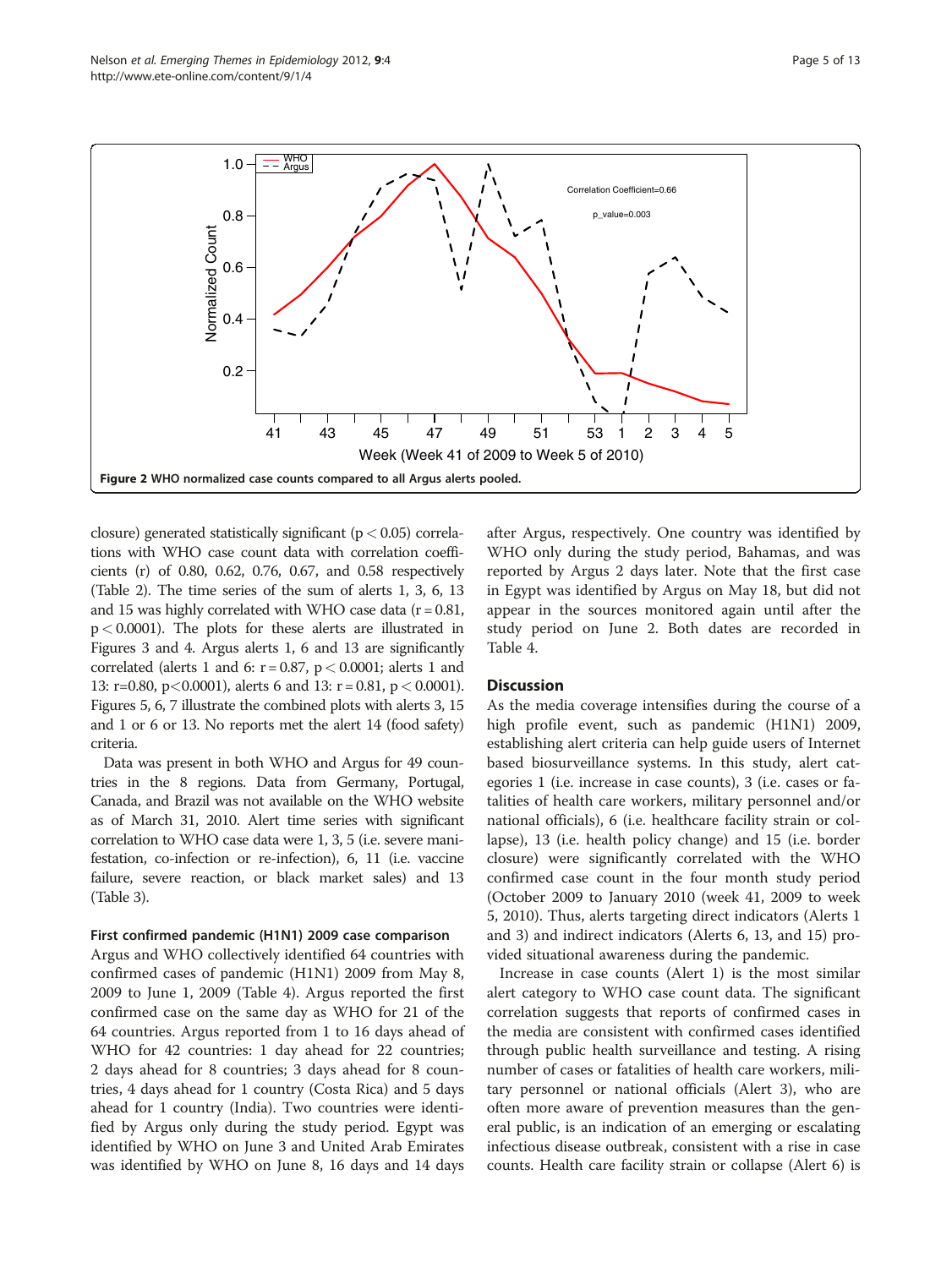<span id="page-5-0"></span>

an indirect indicator of increasing case counts and/or increase in health care worker cases or fatalities.

Though only six alerts were generated for border closure (Alert 15), it is not surprising that the alert is correlated with WHO case data considering the severity of an event that would warrant such an action. Similarly, massive release of anti-virals or vaccine stockpiles (Alert 12) indicates a severe escalation or perceived escalation in cases or deaths. This alert did not reach significance, however, likely because only two alerts were generated for this category.

Alerts 1, 6 and 13 are also correlated with each other and maintain a highly significant correlation with WHO case counts when compared individually to WHO case counts along with alerts 3 and 15. An increase in case counts would lead to healthcare infrastructure strain and health policy change, likely accounting for the intra-alert correlation. Comparison of alerts in pandemic versus nonpandemic years is required for verification; however, this study suggests that Alerts 1, 3, 6, 13 and 15 may all serve as proxy indicators in the media of an emerging or escalating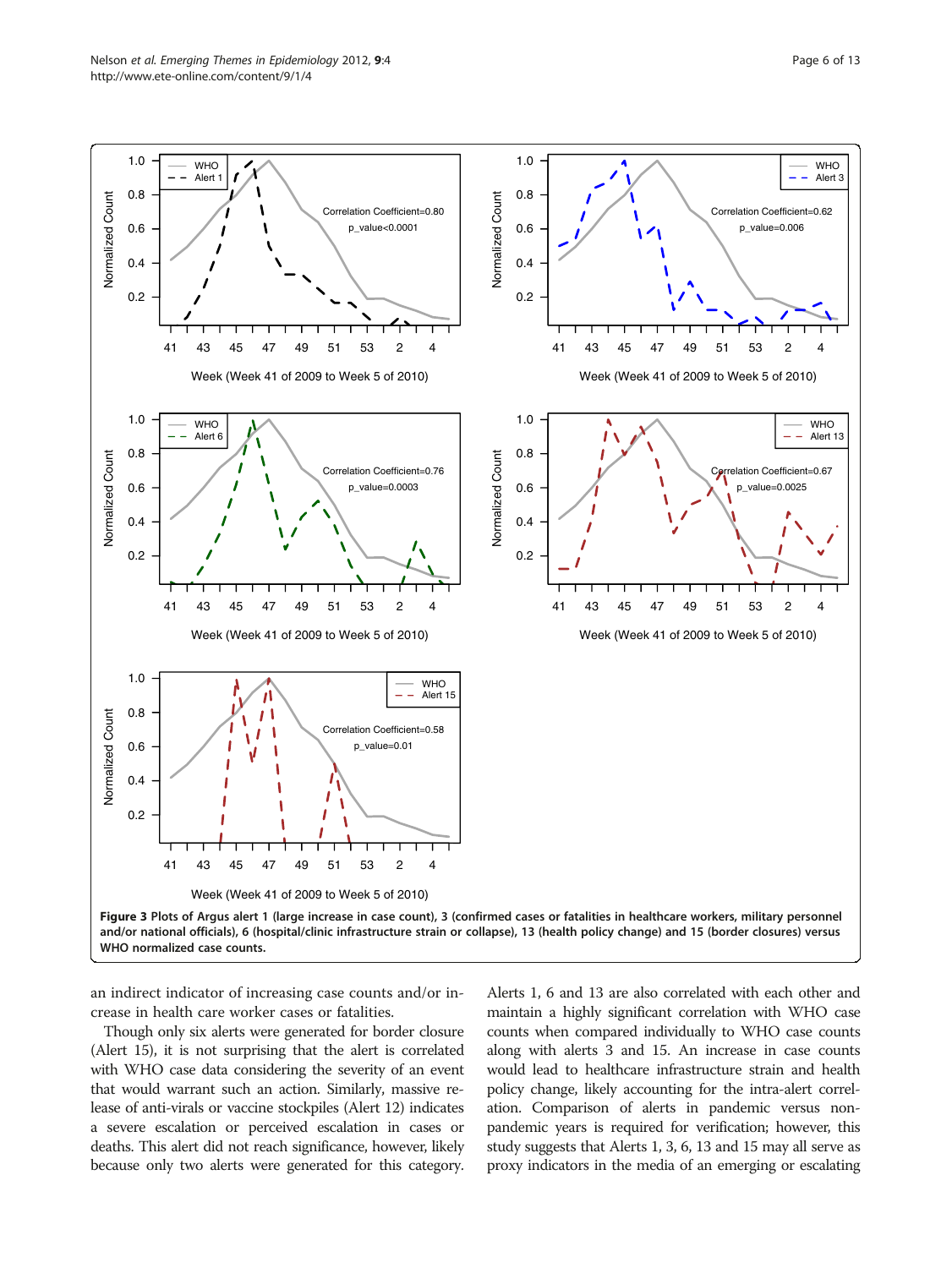event on the ground and could serve as surveillance measures in conjunction with public health surveillance for a

future pandemic. The other alerts may not have been significantly correlated with WHO case counts due to the relatively mild manifestation of the pandemic (H1N1) 2009 without a virulent secondary wave or changes in transmission patterns.[\[15](#page-12-0)] Though reports of atypical clinical manifestations, transmission to other species, anti-viral resistance [[16\]](#page-12-0) and failure and viral mutations were prevalent in the media, such mechanisms appear to have not contributed to a significant escalation in case count.[[15](#page-12-0)] These alerts, however, could serve as potential indicators for a future pandemic. A large increase in fatalities (Alert 2) was borderline significant with only 9 alerts generated.

Again this is likely due to the mild nature of the pandemic, with an estimated 12,000 deaths, compared to previous pandemics, 1918, 1957 or 1968, with estimated attributable mortality of 50 to 100 million, 1–2 million, and 1 million, respectively.[\[15,17,18](#page-12-0)]

Correlation analysis by region showed some variation in the significant alerts as was expected based on the differences in severity of the pandemic, capacity for disease detection and capability for response for each region. Alert 5 (i.e. severe manifestation, co-infection or re-infection) and alert 11 (i.e. vaccine failure, severe reaction, or black market sales) emerged as significantly correlated to WHO case counts in Europe and in Europe, South Asia-Canada-Oceana, respectively, though they were not significant when global WHO case counts were considered. These results



<span id="page-6-0"></span>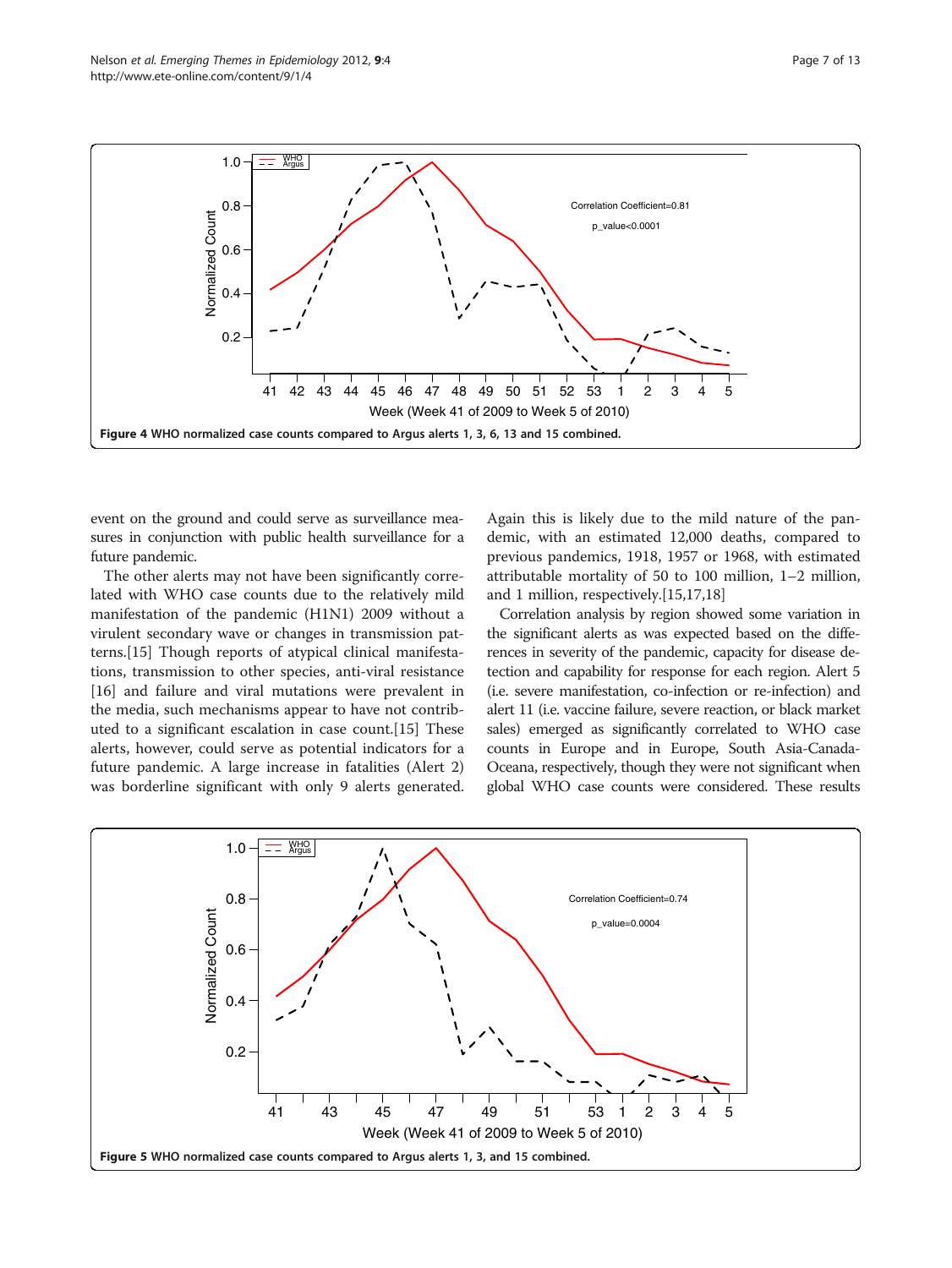<span id="page-7-0"></span>

suggest that regional differences in the evolution of the pandemic are important to consider when developing alert criteria. Alerts 1, 3, 6 and 13 were each significant in one or more regions, which further supports their appropriateness for global surveillance.

Utilizing Internet media sources, Argus identified the first cases of confirmed pandemic (H1N1) 2009 published on the Internet an average of 1.5 days ahead of WHO official reporting (range 1 to 16 days) for all 64 non-US countries reporting by June 1, 2009. This was expected since information from Internet media reports is often timelier than the official reporting of cases to the public after laboratory confirmation. Though in this case the lead-time may be only a few days, this study

provides evidence of the validity of using event-based biosurveillance for detecting emerging biological events.

This study had limitations. The alert criteria evolved from initiation in August 2009 through November 2009. However, the study period chosen for the majority of the analysis was after October in order to mitigate any bias from changing alert criteria. In addition, the alert criteria changes were small, geared toward making the alert criteria more specific and did not significantly impact the results (data not shown). In event-based biosurveillance studies there is often a lack of robust gold standard official comparison data. WHO data can be limited by delays in country reporting and under-reporting, however for the 2009 pandemic WHO was considered a

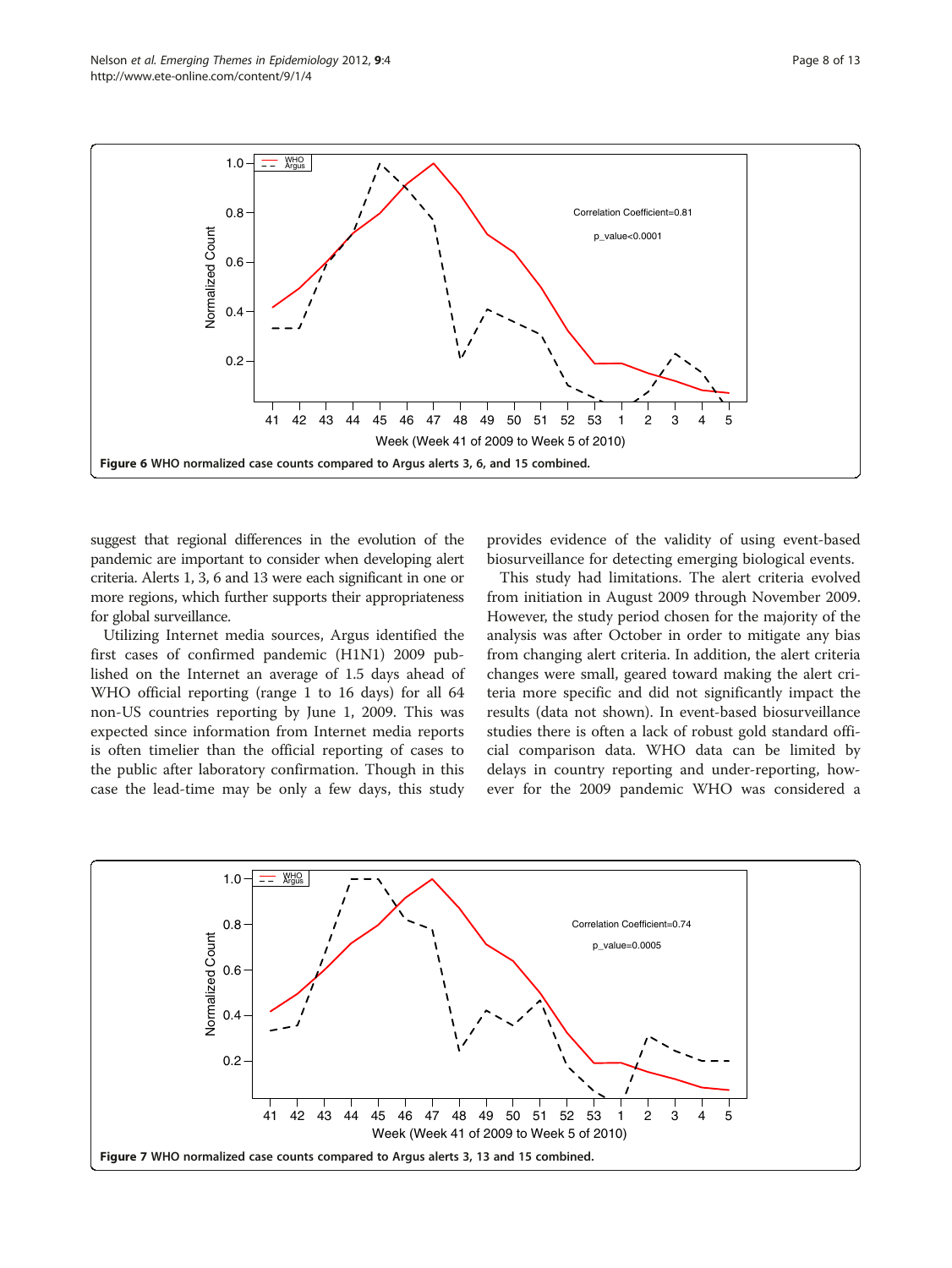| Alert criteria as listed in Table 1 | Number of email alerts, N | Pearson correlation coefficient | P_value |  |
|-------------------------------------|---------------------------|---------------------------------|---------|--|
| Alert 1                             | 56                        | 0.80                            | < .0001 |  |
| Alert 2                             | 9                         | 0.46                            | 0.0522  |  |
| Alert 3                             | 147                       | 0.62                            | 0.0057  |  |
| Alert 4                             | 228                       | 0.24                            | 0.3367  |  |
| Alert 5                             | 84                        | 0.26                            | 0.2979  |  |
| Alert 6                             | 102                       | 0.76                            | 0.0003  |  |
| Alert 7                             | 10                        | 0.01                            | 0.9651  |  |
| Alert 8                             | $\overline{7}$            | 0.12                            | 0.6352  |  |
| Alert 9                             | 84                        | 0.10                            | 0.6878  |  |
| Alert 10                            | 35                        | 0.25                            | 0.3123  |  |
| Alert 11                            | 175                       | 0.02                            | 0.9312  |  |
| Alert 12                            | $\overline{2}$            | 0.43                            | 0.072   |  |
| Alert 13                            | 191                       | 0.67                            | 0.0025  |  |
| Alert 15                            | 6                         | 0.58                            | 0.0122  |  |

<span id="page-8-0"></span>Table 2 Correlation coefficients for Argus alerts versus WHO case counts for October 2009 (week 41 2009) to January 2010 (week 5 2010)\*

\*Statistically significant results ( $p < 0.05$ ) are shown in bold.

timely and accurate source of global data [[19\]](#page-12-0). Finally, the study had a restricted time window. Fears of a virulent resurgence of the virus in a second wave were unfounded and when WHO case counts and Argus alerts decreased to low levels in January 2010, the study was ended. Nonetheless, sufficient data was collected to identify significant indicators of the evolving pandemic.

The pandemic (H1N1) 2009 was of global significance and a main focus of local, national and international

public health organizations, particularly during the initial phase. However, there are numerous human, animal and plant diseases that are economically important but are not normally tracked by public health organizations, suggesting that Internet surveillance of such diseases could provide lead-time of an outbreak compared to traditional methods [[20](#page-12-0)]. When surveillance for indirect indicators (suspected cases or prevention measures) is performed in addition to direct reports of disease, the

Table 3 WHO case study comparison with Argus alerts by Region\*

| Region                          | Alert    | N              | Pearson correlation coefficient | P-value  |
|---------------------------------|----------|----------------|---------------------------------|----------|
| Africa                          | Alert 3  | 8              | 0.59                            | 0.0099   |
| Africa                          | Alert 6  | 6              | 0.52                            | 0.0254   |
| Europe                          | Alert 1  | 12             | 0.61                            | 0.0072   |
| Europe                          | Alert 3  | 20             | 0.48                            | 0.0446   |
| Europe                          | Alert 5  | 13             | 0.60                            | 0.0090   |
| Europe                          | Alert 6  | 13             | 0.70                            | 0.0012   |
| Europe                          | Alert 11 | 46             | 0.53                            | 0.0222   |
| Europe                          | Alert 13 | 20             | 0.63                            | 0.0047   |
| Latin America                   | Alert 3  | $\overline{4}$ | 0.49                            | 0.0391   |
| Middle East                     | Alert 3  | 8              | 0.66                            | 0.0027   |
| Middle East                     | Alert 13 | 5              | 0.54                            | 0.0212   |
| Russia and Central Asia         | Alert 6  | 22             | 0.56                            | 0.0148   |
| Russia and Central Asia         | Alert 13 | 35             | 0.64                            | 0.0040   |
| South Asia                      | Alert 6  | 10             | 0.47                            | 0.0487   |
| Southeast Asia, Oceania, Canada | Alert 11 | $\overline{4}$ | 0.82                            | < 0.0001 |

\*Only statistically significant results shown ( $p < 0.05$ ).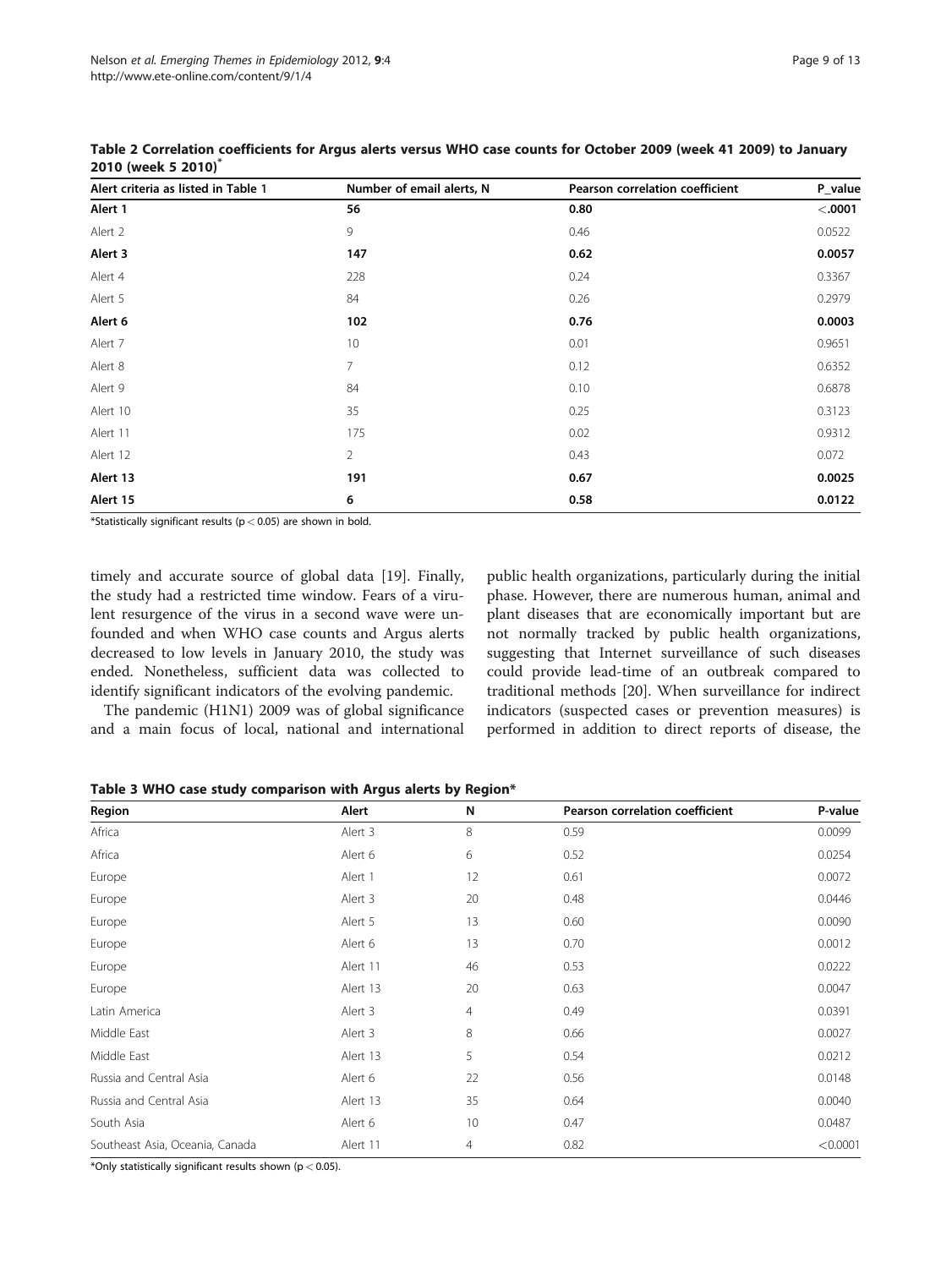| count           |                       | Country Country Argus Date of 1st WHO Date of 1st | confirmed 2009 confirmed 2009<br>H1N1 case (2009) H1N1 case (2009) | Delta Argus Date<br>compared to WHO<br>(Argus date minus<br>WHO date) | URL identified by Argus <sup>a</sup>                                                                                                      |
|-----------------|-----------------------|---------------------------------------------------|--------------------------------------------------------------------|-----------------------------------------------------------------------|-------------------------------------------------------------------------------------------------------------------------------------------|
| 1               | Argentina             | May 8                                             | May 9                                                              | $\mathbf{1}$                                                          | http://www.surenio.com.ar/index.php?s=ARgmungs\$\$diarios/<br>veo\$W082qf5qrwtk2y8siekftf                                                 |
| 2               | Australia             | May 9                                             | May 9                                                              | $\mathbf 0$                                                           | http://www.brisbanetimes.com.au/national/first-swine-flu-case-<br>confirmed-in-gld-20090509-aybo.html                                     |
| 3               | Austria               | Apr 29                                            | Apr 29                                                             | $\mathbf 0$                                                           | http://www.oe24.at/oesterreich/chronik/oberoesterreich/<br>Zwei_neue_Verdachtsfaelle_in_Oe_0457579.ece                                    |
| 4 <sup>b</sup>  | Bahamas               | [Jun 3]                                           | Jun 1                                                              | $[-2]$                                                                | http://www.caribbeannetnews.com/bahamas/bahamas.php?<br>news_id=16857&start=0&category_id=25                                              |
| 5               | Bahrain               | May 26                                            | May 27                                                             | $\overline{1}$                                                        | http://www.almotamar.net/news/70382.htm                                                                                                   |
| 6               | Belgium               | May 13                                            | May 15                                                             | $\overline{2}$                                                        | http://www.7sur7.be/7s7/fr/1502/Belgique/article/detail/<br>853113/2009/05/13/Un-cas-de-grippe-mexicaine-confirm-en-<br>Belgique.dhtml    |
| 7               | <b>Bolivia</b>        | May 29                                            | Jun 1                                                              | 3                                                                     | http://www.lostiempos.com/diario/actualidad/tragaluz/<br>20090529/alerta-en-el-pais-por-dos-casos-positivos-de-<br>gripe_11560_18658.html |
| 8               | <b>Brazil</b>         | May 8                                             | May 8                                                              | $\mathbf 0$                                                           | http://oglobo.globo.com/economia/mat/2009/05/08/saude-<br>confirma-primeiros-4-casos-de-gripe-suina-no-brasil-755767939.<br>asp           |
| 9               | Canada                | Apr 26                                            | Apr 27                                                             | $\mathbf{1}$                                                          | http://www.theprovince.com/Health/Vancouver+have+swine<br>+after+trip+Mexico/1536270/story.html                                           |
| 10              | Chile                 | May 15                                            | May 18                                                             | 3                                                                     | http://www.emol.com/noticias/nacional/detalle/detallenoticias.<br>asp?idnoticia=358197                                                    |
| 11              | China                 | May 11                                            | May 11                                                             | $\mathbf 0$                                                           | http://news.yninfo.com/china/gdxw/200905/t20090511_803749.<br>htm                                                                         |
| 12              | Colombia              | May 3                                             | May 4                                                              | $\mathbf{1}$                                                          | http://timesofindia.indiatimes.com/World/Colombia-confirms-<br>1st-swine-flu-case/articleshow/4479277.cms                                 |
| 13              | Costa Rica            | Apr 28                                            | May 2                                                              | $\overline{4}$                                                        | http://www.nacion.com/ln_ee/2009/abril/28/pais1948097.html                                                                                |
| 14              | Cuba                  | May 12                                            | May 13                                                             | 1                                                                     | http://www.cubaencuentro.com/es/cuba/noticias/el-gobierno-<br>confirma-el-primer-caso-en-un-estudiante-mexicano-<br>177458#comment        |
| 15              | Cyprus                | May 30                                            | Jun 1                                                              | 2                                                                     | http://www.europapress.es/internacional/noticia-gripe-chipre-<br>confirma-primer-caso-nueva-gripe-20090530181929.html                     |
| 16              | Czech<br>Republic     | May 26                                            | May 29                                                             | 3                                                                     | http://www.ceskenoviny.cz/praseci-chripka/zpravy/v-cr-se-<br>objevil-prvni-pripad-nove-chripky/378741                                     |
| 17              | Denmark               | May 1                                             | May 1                                                              | $\mathbf{0}$                                                          | http://nyhederne.tv2.dk/article.php/id-22072069.html                                                                                      |
| 18              | Dominican<br>Republic | May 27                                            | May 29                                                             | $\overline{2}$                                                        | http://www.almomento.net/news/127/ARTICLE/34416/2009-05-<br>27.html                                                                       |
| 19              | Ecuador               | May 15                                            | May 16                                                             | $\mathbf{1}$                                                          | http://www.lefigaro.fr/flash-actu/2009/05/15/01011-<br>20090515FILWWW00494-grippe-a-1er-cas-en-equateur.php                               |
| 20 <sup>b</sup> | Egypt                 | May 18,                                           |                                                                    |                                                                       | http://www.almesryoon.com/ShowDetails.asp?<br>NewID=64086&Page=1                                                                          |
|                 |                       | $[$ Jun 2 $]$                                     | $[$ Jun 3 $]$                                                      | 16,1                                                                  | http://www.alyoum7.com/News.asp?NewsID=104988                                                                                             |
| 21              | El Salvador           | May 4                                             | May 4                                                              | $\mathbf 0$                                                           | http://www.diariocolatino.com/es/20090504/nacionales/66409/                                                                               |
| 22              | Estonia               | May 29                                            | Jun 1                                                              | 3                                                                     | http://rus.postimees.ee/?id=125606                                                                                                        |
| 23              | Finland               | May 12                                            | May 14                                                             | $\overline{2}$                                                        | http://www.thl.fi/sv_SE/web/sv/meddelande?id=13260                                                                                        |
| 24              | France                | May 1                                             | May 2                                                              | $\mathbf{1}$                                                          | http://www.leparisien.fr/societe/exclusif-polemique-sur-le-<br>premier-cas-avere-de-grippe-a-en-france-01-05-2009-498603.<br>php          |
| 25              | Germany               | May 1                                             | May 1                                                              | $\mathbf 0$                                                           | http://www.sueddeutsche.de/wissen/526/467104/text/                                                                                        |
| 26              | Greece                | May 18                                            | May 20                                                             | $\overline{2}$                                                        | http://www.madata.gr/index.php/diafora/health/36135.html                                                                                  |

# <span id="page-9-0"></span>Table 4 WHO/Argus 1<sup>st</sup> date of confirmed 2009 H1N1 case by country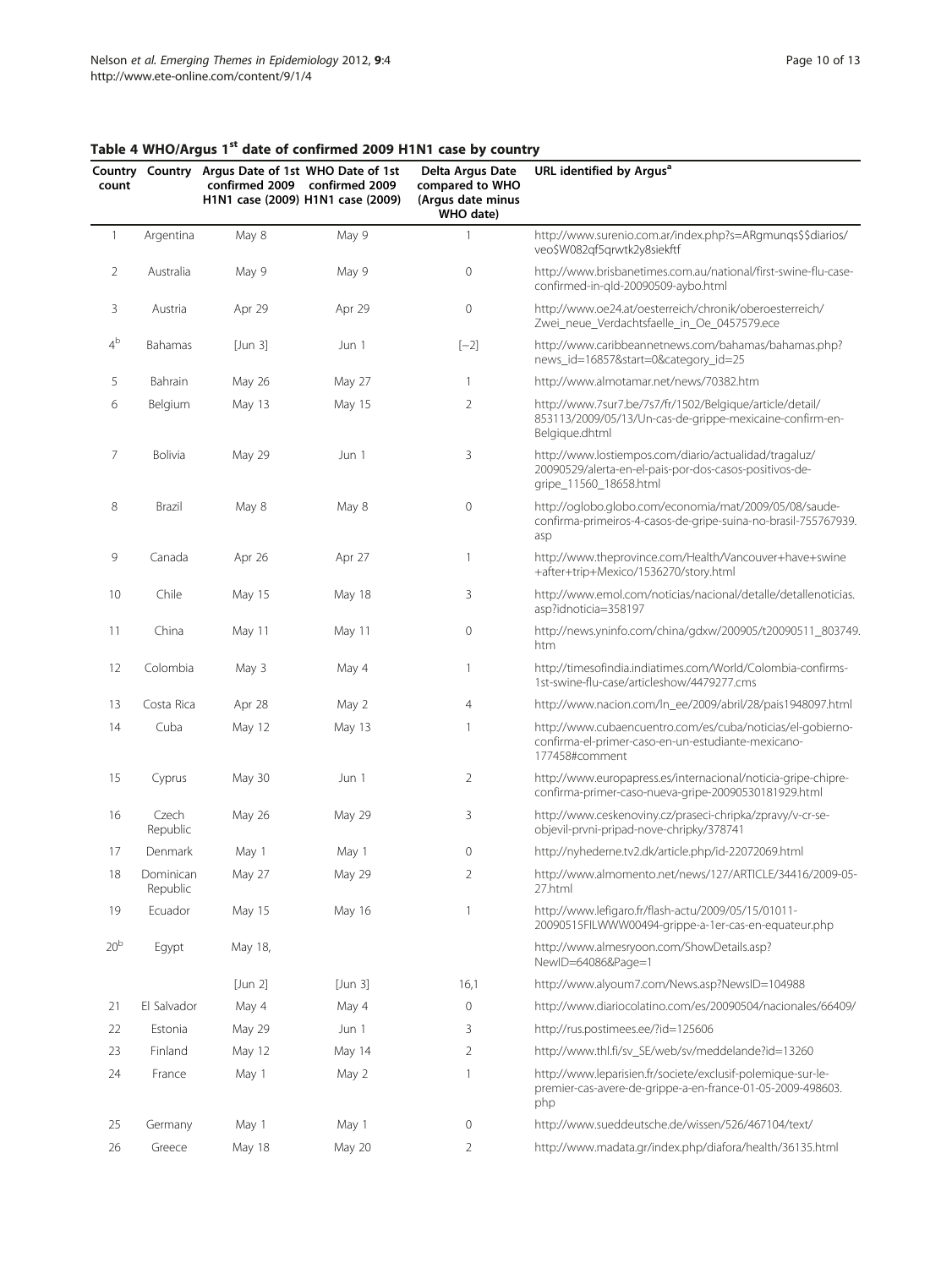# Table 4 WHO/Argus 1<sup>st</sup> date of confirmed 2009 H1N1 case by country (Continued)

| 27 | Guatemala      | May 6  | May 6  | $\circ$             | http://www.laprensa.com.ni/archivo/2009/mayo/05/noticias/<br>ultimahora/325718.shtml                                                                              |
|----|----------------|--------|--------|---------------------|-------------------------------------------------------------------------------------------------------------------------------------------------------------------|
| 28 | Honduras       | May 22 | May 25 | 3                   | http://www.latribuna.hn/news/45/ARTICLE/64704/2009-05-22.<br>html                                                                                                 |
| 29 | Hong Kong      | May 1  | May 1  | $\mathsf{O}\xspace$ | http://home.kyodo.co.jp/modules/fstStory/index.php?<br>storyid=436705                                                                                             |
| 30 | Hungary        | May 29 | Jun 1  | 3                   | http://www.alertnet.org/thenews/newsdesk/LT682796.htm                                                                                                             |
| 31 | Iceland        | May 24 | May 25 | 1                   | http://www.visir.is                                                                                                                                               |
| 32 | India          | May 12 | May 17 | 5                   | http://news.xinhuanet.com/english/2009-04/28/<br>content_11271565.htm                                                                                             |
| 33 | Ireland        | May 3  | May 3  | 0                   | http://c.moreover.com/click/here.pl?r1957191313                                                                                                                   |
| 34 | Israel         | Apr 28 | Apr 28 | 0                   | http://www.jpost.com/servlet/Satellite?<br>cid=1239710811758&pagename=JPost%2FJPArticle%2FPrinter                                                                 |
| 35 | Italy          | May 2  | May 3  | 1                   | http://www.almanar.com.lb/NewsSite/NewsDetails.aspx?<br>id=84034&language=en                                                                                      |
| 36 | Jamaica        | May 31 | Jun 1  | 1                   | http://flutrackers.com/forum/showthread.php?t=107518                                                                                                              |
| 37 | Japan          | May 9  | May 9  | 0                   | http://story.malaysiasun.com/index.php/ct/9/cid/<br>ed68ecccb9e5520c/id/24299905/                                                                                 |
| 38 | Kuwait         | May 24 | May 25 | 1                   | http://www.7days.ae/storydetails.php?id=78470&title=Swine%<br>20flu%20confirmed%20in%20Gulf                                                                       |
| 39 | Malaysia       | May 15 | May 17 | $\overline{2}$      | http://thestar.com.my/news/story.asp?file=/2009/5/15/apworld/<br>20090515144227&sec=apworld                                                                       |
| 40 | Mexico         | Apr 24 | Apr 24 | 0                   | http://www.oem.com.mx/elsoldetampico/notas/n1136513.htm                                                                                                           |
| 41 | Netherlands    | Apr 30 | Apr 30 | 0                   | http://www.radionetherlands.nl/news/zijlijn/6280929/<br>Netherlands-reports-first-case-of-Mexican-flu                                                             |
| 42 | New<br>Zealand | Apr 28 | Apr 28 | 0                   | http://www.rosbalt.ru/2009/04/28/636894.html                                                                                                                      |
| 43 | Norway         | May 10 | May 11 | 1                   | http://www.straitstimes.com/Breaking%2BNews/World/Story/<br>STIStory_374853.html                                                                                  |
| 44 | Panama         | May 8  | May 9  | 1                   | http://www.interfax.ru/news.asp?id=78749                                                                                                                          |
| 45 | Paraguay       | May 29 | Jun 1  | 3                   | http://podii.com.ua/world/2009/05/29/144209.html                                                                                                                  |
| 46 | Peru           | May 15 | May 16 | 1                   | http://www.huaralenlinea.com/noticias/se-confirmo-el-primer-<br>caso-de-gripe-ah1n1-en-el-peru/                                                                   |
| 47 | Philippines    | May 21 | May 22 | 1                   | http://www.gmanews.tv/story/162338/RP-confirms-first-case-of-<br>A(H1N1)-flu-virus-infection                                                                      |
| 48 | Poland         | May 6  | May 7  | 1                   | http://fakty.interia.pl/news/swinska-grypa-na-<br>podkarpaciu,1302142?source=rss                                                                                  |
| 49 | Portugal       | May 4  | May 4  | 0                   | http://diariodigital.sapo.pt/news.asp?<br>section_id=62&id_news=386022                                                                                            |
| 50 | Romania        | May 27 | May 29 | $\overline{2}$      | http://www.infox.ru/03/body/2009/05/27/Svinoy_gripp_tyepyer.<br>phtml                                                                                             |
| 51 | Russia         | May 22 | May 23 | 1                   | http://medportal.ru/mednovosti/news/2009/05/22/gripp/                                                                                                             |
| 52 | Singapore      | May 27 | May 27 | 0                   | http://www.moh.gov.sg/mohcorp/pressreleases.aspx?id=21914                                                                                                         |
| 53 | Slovakia       | May 28 | May 29 | $\mathbf{1}$        | http://www.zzz.sk/?clanok=6408                                                                                                                                    |
| 54 | South<br>Korea | May 2  | May 3  | 1                   | http://c.moreover.com/click/here.pl?r1955932337                                                                                                                   |
| 55 | Spain          | Apr 27 | Apr 27 | $\mathsf{O}\xspace$ | http://www.leparisien.fr/societe/espagne-premier-cas-de-<br>grippe-porcine-en-europe-27-04-2009-494039.php                                                        |
| 56 | Sweden         | May 6  | May 6  | $\mathsf{O}\xspace$ | http://www.smittskyddsinstitutet.se/presstjanst/<br>pressmeddelanden-och-pressinbjudningar/2009/det-forsta-<br>bekraftade-fallet-i-sverige-av-den-nya-influensan/ |
| 57 | Switzerland    | Apr 30 | Apr 30 | 0                   | http://www.lematin.ch/actu/suisse/premier-cas-avere-suisse-<br>115951                                                                                             |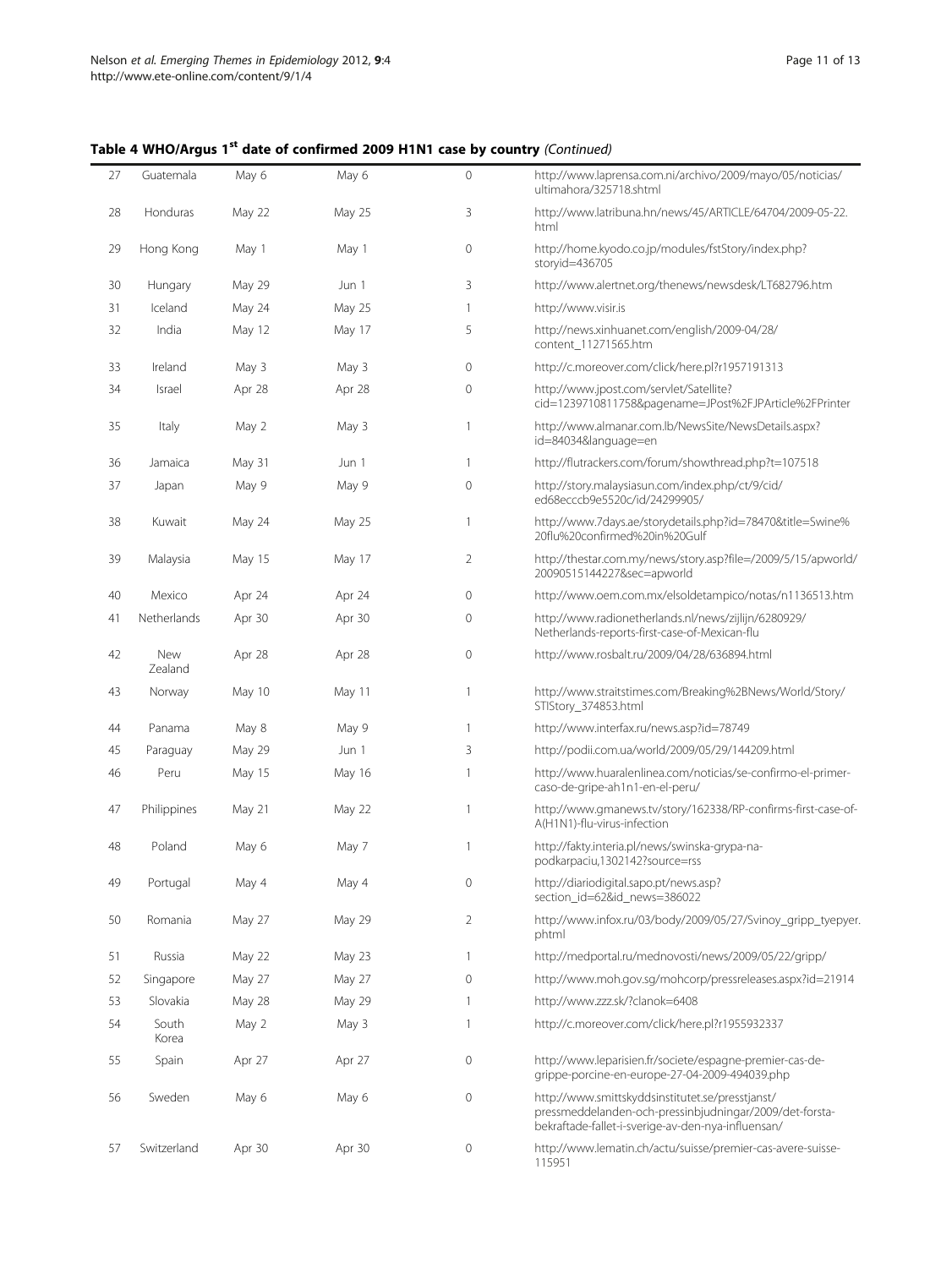| 58              | Thailand                   | May 12 | May 13   |        | http://www.thailandoutlook.tv/toc/ViewData.aspx?<br>DataID=1014540                                    |
|-----------------|----------------------------|--------|----------|--------|-------------------------------------------------------------------------------------------------------|
| 59              | Turkey                     | May 15 | May 17   | 2      | http://news.bakililar.az/news svinoy gripp dobralsya 22165.<br>html                                   |
| 60 <sup>b</sup> | United<br>Arab<br>Emirates | May 25 | [June 8] | $[14]$ | http://www.tradearabia.com/news/HEAL 161850.html                                                      |
| 61              | United<br>Kingdom          | Apr 27 | Apr 28   |        | http://www.google.com/hostednews/ukpress/article/<br>ALegM5g8Ca5Zzy_P8WjU4vvWx3NbcbU10w               |
| 62              | Uruguay                    | May 28 | May 29   |        | http://www.extra.ec/noticias.asp?codigo=20090527143033                                                |
| 63              | Venezuela                  | May 29 | Jun 1    | 3      | http://www.el-carabobeno.com/p_paq_not.aspx?<br>art=a290509e07&id=t290509-e07                         |
| 64              | Vietnam                    | May 31 | Jun 1    |        | http://www.siasat.com/english/index.php?<br>option=content&task=view&id=343158&Itemid=&cattitle=World |
|                 |                            |        |          |        |                                                                                                       |

<span id="page-11-0"></span>Table 4 WHO/Argus 1<sup>st</sup> date of confirmed 2009 H1N1 case by country (Continued)

<sup>a</sup>Note that the URL may not be currently active.

<sup>b</sup>Date is outside the study period for first cases (April 24<sup>th</sup> to June 1<sup>st</sup>).

lead-time often increases further.[[8](#page-12-0),[21](#page-12-0)] Surveillance of pandemic (H1N1) 2009 serves as an example of the realtime capability of identifying emerging disease events in general, particularly events that may be evident in local media in the regional vernacular.

Other event-based biosurveillance systems have demonstrated the effectiveness of extracting relevant information from Internet media sources as a means for detecting and monitoring disease events.[\[21\]](#page-12-0) Internet media reporting provides an emerging resource for early detection of new events and for providing situational awareness of evolving events, particularly when official sources may not be available. Alerts based on media reports can provide event situational awareness and cue users of shifts in infectious disease trends. As the number of online news media sources, including social media sources with user-generated content, continues to expand, event-based biosurveillance will play an increasingly important role in disease surveillance. On-going validation and verification of event-based biosurveillance methods with epidemiological and clinical data by users and surveillance system developers will increase the robustness of this approach for detecting and tracking emerging events.

### Competing interests

The authors have no financial or non-financial competing interests to declare.

### Authors' contributions

NN drafted the manuscript and co-conceived of the research topic. LY performed the statistical analysis and helped to draft the manuscript. AR participated in the design of the study and helped draft the manuscript. JH participated in the design of the study and helped draft the manuscript. DH drafted the manuscript and co-conceived of the research topic. All authors read and approved the final manuscript.

### Authors' information

NN holds a MD in International Health and PhD in Epidemiology and is a Research Assistant Professor in the department of Pediatrics at Georgetown University Medical Center. LY is a biostatistician and holds a Masters degree in epidemiology and biostatistics. AR holds a Masters degree in Microbiology and Immunology; she is also an ISDS member and has worked for over four years in the biosurveillance field. JH holds a Masters degree in Emerging Infectious Diseases and Biohazardous Threat Agents and has worked over four years in the biosurveillance field. DH is a Research Associate Professor in the department of Microbiology and Immunology at Georgetown University Medical Center; his research applies mathematical modeling and related methodologies to understand the dynamics of disease in human and animal populations.

#### Acknowledgments

We acknowledge Sarah Riedl and Emily Iarocci for their work in establishing and revising the Argus alert criteria and Pahini Pandya for her work in tracking the first 2009 H1N1 pandemic cases by country. We also acknowledge the Argus staff at Georgetown University Medical Center for producing the reports that made this study possible. We thank Ronald A. Walters for his critical review of the manuscript and thoughtful comments.

#### Author details

<sup>1</sup>Department of Pediatrics, Georgetown University Medical Center Washington, DC 20007, USA. <sup>2</sup> Division of Integrated Biodefense, Georgetown University Medical Center, 2115 Wisconsin Ave, Suite 603, Washington, DC 20007, USA. <sup>3</sup>Department of Microbiology and Immunology, Georgetown University Medical Center, Washington, DC 20007, USA.

#### Received: 2 November 2011 Accepted: 6 June 2012 Published: 18 June 2012

### References

- 1. World Health Organization: International Health Regulations (2005). 2nd edition. Geneva: The Organization; 2008. [cited 2009 May 21]. [http://](http://whqlibdoc.who.int/publications/2008/9789241580410_eng.pdf) [whqlibdoc.who.int/publications/2008/9789241580410\\_eng.pdf.](http://whqlibdoc.who.int/publications/2008/9789241580410_eng.pdf)
- 2. Baker MG, Forsyth AM: The new International Health Regulations: a revolutionary change in global health security. N Z Med J 2007 Dec 14, 120(1267):U2872.
- 3. Wilson K, McDougall C, Forster A: The responsibility of healthcare institutions to protect global health security. Healthc Q 2008, 12(1):56-60.
- 4. World Health Organization: Global Alert Response. Human infection with pandemic (H1N1) 2009 virus: updated interim WHO guidance on global surveillance 10 July 2009. (originally posted on 29 April 2009). [http://www.](http://www.who.int/csr/resources/publications/swineflu/interim_guidance/en/index.html) [who.int/csr/resources/publications/swineflu/interim\\_guidance/en/index.](http://www.who.int/csr/resources/publications/swineflu/interim_guidance/en/index.html) [html.](http://www.who.int/csr/resources/publications/swineflu/interim_guidance/en/index.html)
- 5. WHO FluNet [http://apps.who.int/globalatlas/.](http://apps.who.int/globalatlas/)
- 6. Hartley DM, Nelson NP, Walters R, Arthur R, Yangarber R, Madoff L, et al: The landscape of international event-based biosurveillance. Emerging Health Threats Journal 2009, 3:e3. doi[:10.3134/ehtj.10.003.](http://dx.doi.org/10.3134/ehtj.10.003) [http://www.eht-forum.](http://www.eht-forum.org/JournalStore/Journal) [org/JournalStore/Journal.](http://www.eht-forum.org/JournalStore/Journal)